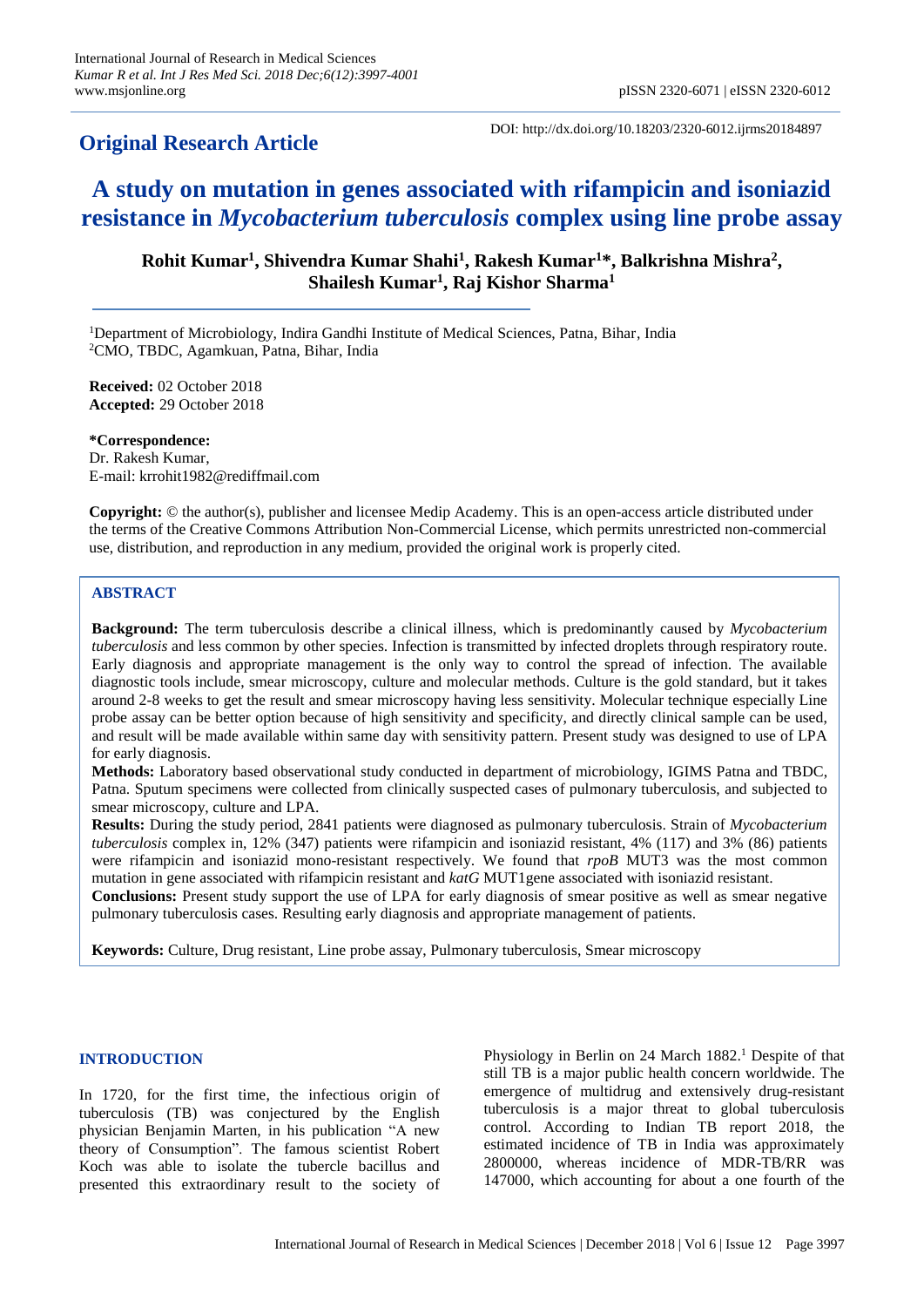world's TB cases. It is estimated that nearly 50% of the world's burden of MDR-TB cases is in India and China. 2 In India 4% and 21% of the new and re- treatment cases being caused by multi drug resistant strains of *Mycobacterium tuberculosis* respectively. 3 It has been seen that most of the developing countries depend on sputum smear microscopy for TB diagnosis. Which play a major role in failure of TB control program in any country. TB is a communicable disease which can be easily transmitted from person to person by infected droplets, means if not diagnosed early one infected individual can transmit infection to most of the surrounding population. The sensitivity of sputum smear microscopy has been reported between 20% and 80%. It has been reported that one fifth of TB transmission occurs due to smear negative pulmonary TB. <sup>4</sup> Culture is gold standard technique having high sensitivity and specificity, but it require 2-8weeks for result. The delay associated with identification and DST lead to prolonged periods of ineffective therapy and ongoing tuberculosis transmission. The development of rapid molecular diagnostic tests for the identification of *Mycobacterium tuberculosis* and drug resistance has consequently become a research and implementation priority. Line probe assay (LPA) is a rapid molecular diagnostic technique that can detect *M. tuberculosis* complex in addition to rifampicin and isoniazid resistant directly from clinical samples. LPA detect RIF and INH resistance by identifying mutations in the *rpoB*, *katG*, and *inhA* genes. More than 95% of all rifampicin resistant strains can be detected by targeting mutations in the 81 base pair "core region" of the *rpoB* gene. <sup>5</sup> And approximately 80-90% of INH-resistant strains can be detected by targeting mutations in *katG* and *inhA*. However, approximately 5-10% of INH-resistant strains have mutations in the *ahpC*, *oxyR* intergenic region.<sup>6,7</sup> The World Health Organization in 2008 recommended a new policy to use LPA for rapid screening of patients at risk of MDR-TB. <sup>8</sup> The LPA is a strip based reverse hybridization technique wherein DNA extraction and amplification, is subjected to hybridization with membrane strips coated with complementary probes targeted against specific genes. The LPA strip contains 27 reaction zones, which include 21 wild type and mutations probes and 6 control probes include a conjugate control, amplification control, *M. tuberculosis* complex specific control (TUB), *rpoB* locus control, *katG* locus control, and an *inhA* locus control. The present study was designed to identification and detection of drug resistant MTB directly from clinical specimens using line probe assay.

# **METHODS**

This was a laboratory based prospective study, which were conducted in the Department of Microbiology, IGIMS Patna and TBDC, Patna from January 2016 to December 2017. Study was approved by Institute's ethics committee. Authors included only respiratory specimens, all age groups and both sexes. Patients were provided a wide mouth, sterile leak-proof plastic container for sample collection, which were subjected to smear microscopy, solid culture using LJ media and Line probe assay. Standard RNTCP protocol were followed for sample collection and laboratory procedures.

#### *Processing of sputum samples*

All clinical material was handled and processed in class II biosafety cabinet in a bio-safety level (BSL)-3 laboratory. Sputum specimens were subjected to direct smear microscopy using ZN staining and it was examined in bright field binocular microscope. Then it was subjected to culture and LPA after concentration and decontamination techniques using NALC-NaOH (Nacetyl L-cysteine-Sodium hydroxide). 9

# *Solid culture*

Around 100μL of decontaminated specimen were inoculated on two slopes of LJ medium which were incubated at 37°C. Monday of every week were designated as culture reading day. On the basis of colony morphology and which were subjected to ZN staining, presence of AFBs in culture were reported as positive.<sup>10</sup>

# *Line probe assay*

The test was performed as per manufacturer's instruction and direct sputum specimen after decontamination were used. <sup>11</sup> Test is based on DNA strip technology which includes three steps: DNA extraction, multiplex PCR amplification, and reverse hybridization. DNA were extracted using DNA extraction kit (Genolyse®- Hain Lifescience), after DNA extraction 5μl of the supernatant were mixed with 10  $\mu$ L of amplification mix-A and 35 $\mu$ l of amplification mix-B (provided with the kit) to make a final volume of 50μl for amplification. Amplification consisting of an initial step of denaturation, annealing and a final extension. Finally, amplified products were analyzed by 'Reverse Hybridization' technique using DNA strip technology. Results were analyzed using reading scale which were provided by the manufacturer. Test were considered valid when there was appearance of respective controlled bands. The presence of TUB band indicated *M. tuberculosis* complex, whereas presence of wild type bands without a mutant band is interpreted as sensitive and the presence of a mutant band with or without the simultaneous absence of the corresponding wild type band is interpreted as resistant pattern.

# **RESULTS**

During the study period we have collected 3729 sputum specimen, a total of 2841 patients were diagnosed as Pulmonary tuberculosis based of LPA test positive. Out of 3729 patients, 70% were male and 30% were female. It was seen that among the diagnosed cases of pulmonary tuberculosis cough ˃2weeks was the most common complain, which were reported by 87% of patients,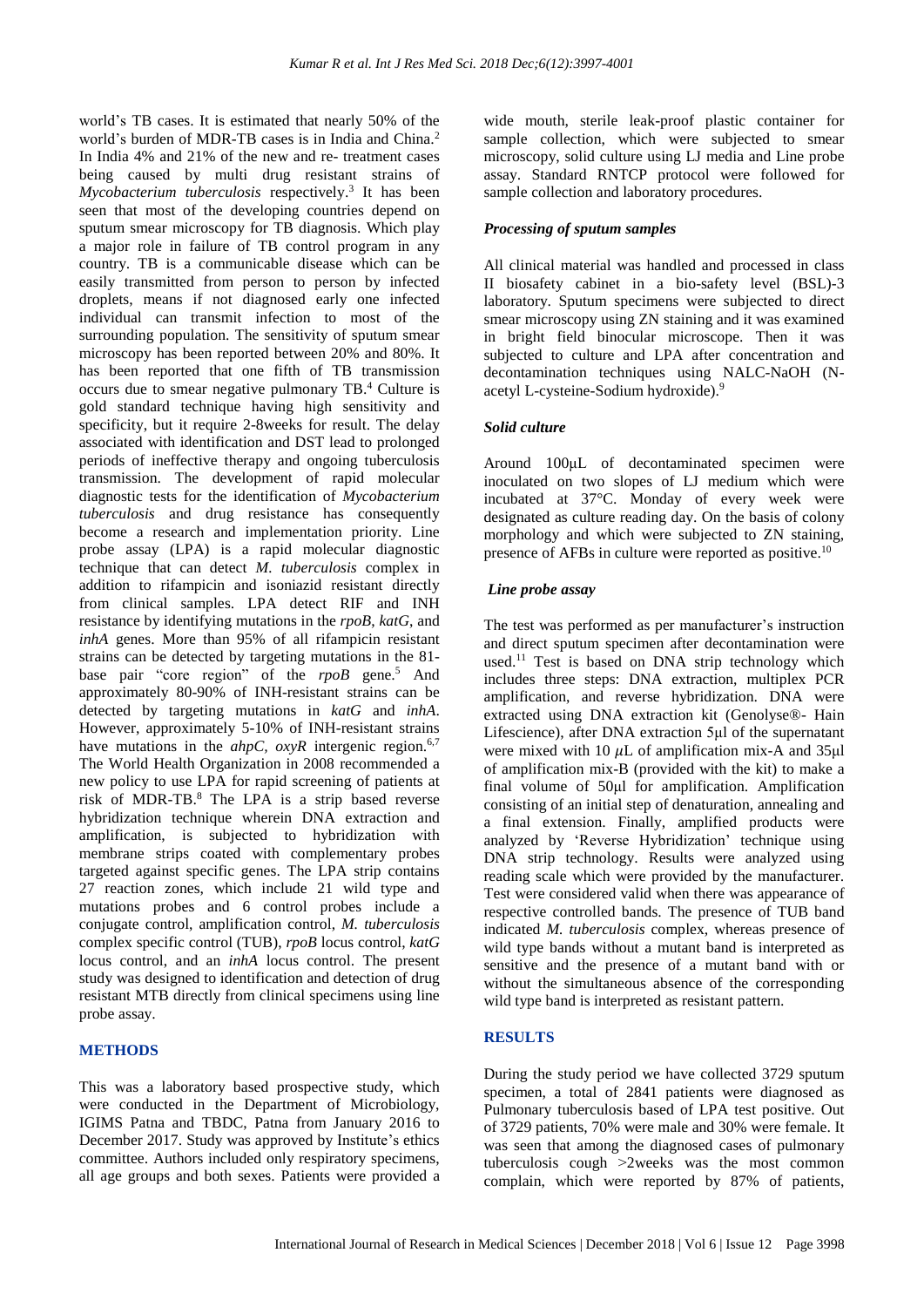followed by abnormal chest X-ray, chest pain and fever, which were seen in 68%, 61% and 52% of cases respectively. Whereas haemoptysis, loss of appetite, night sweating and weight loss were complained by 26%, 32%, 59% and 27% of patients respectively. Among the 2841 diagnosed cases, 1919 (67.54%) sample were smear microscopy and culture positive, 169 (5.94%) samples were smear microscopy positive and culture negative, 673 (23.68%) samples were smear microscopy negative and culture positive, 80 (2.81%) samples were smear microscopy and culture negative (Table 1).

#### **Table 1: Diagnosis of pulmonary tuberculosis based on LPA Vs smear microscopy Vs culture.**

| <b>Diagnostic tests</b>                                     | <b>Number</b><br>$(N-2841)$ | $\frac{0}{\alpha}$ |
|-------------------------------------------------------------|-----------------------------|--------------------|
| $LPA$ (+ve), Smear microscopy<br>$(+ve)$ , Culture $(+ve)$  | 1919                        | 67.54%             |
| LPA (+ve), Smear microscopy<br>$(+ve)$ , Culture $(-ve)$    | 169                         | 5.94%              |
| LPA $(+ve)$ , Smear microscopy<br>$(-ve)$ , Culture $(+ve)$ | 673                         | 23.68%             |
| LPA (+ve), Smear microscopy<br>(-ve), Culture (-ve)         | 80                          | 2.81%              |

Whereas among the diagnosed cases it has been seen that, 736 sample were 3+, 591 sample were 2+, 479 sample were 1+, 282 sample were scanty, and 753 sample were smear microscopy negative (Table 2).

# **Table 2: Comparative evaluation of LPA vs smear microscopy.**

| $\mathbf{LPA}$       | <b>Smear grading system</b> |  |  |      | <b>Total</b>            |      |
|----------------------|-----------------------------|--|--|------|-------------------------|------|
| test                 | $3+$                        |  |  |      | $2+$ 1+ Scanty Negative |      |
| Positive 736 591 479 |                             |  |  | -282 | 753                     | 2841 |

Strain of *Mycobacterium tuberculosis* complex in, 81% (2291) patients were rrifampicin and isoniazid sensitive, 12% (347) patients were rifampicin and isoniazid resistant, 4% (117) and 3% (86) patients were rifampicin and isoniazid mono-resistant respectively (Table 3).

#### **Table 3: Interpretation of LPA result.**

| Resistant pattern                  | <b>Number</b> | $\frac{0}{\alpha}$ |
|------------------------------------|---------------|--------------------|
| Rifampicin and Isoniazid sensitive | 2291          | 81%                |
| Rifampicin and Isoniazid resistant | 347           | 12%                |
| Rifampicin mono-resistant          | 117           | $4\%$              |
| Isoniazid mono-resistant           | 86            | 3%                 |

It has been observed that most common mutation in gene associated with rifampicin resistant were *rpoB* MUT3 and in gene associated with isoniazid resistant were *katG* MUT1. Among 117 rifampicin mono-resistant isolates, 2.36% had *rpoB* MUT1, 4.36% had *rpoB* MUT2A and 14.54% had *rpoB* MUT3. Whereas in 86 isoniazid monoresistant isolates, 9.63% had *katG* MUT1, 3.63% had *inhA* MUT1 and 2.36% had *katG* MUT1 plus *inhA* MUT1. In 347 MDR isolates, 3.81% had *rpoB* MUT1 plus *katG* MUT1, 5.27% had *rpoB* MUT1 plus *inhA* MUT1, 39.81% had *rpoB* MUT3 plus *katG* MUT1, 4.90% had *rpoB* MUT3 plus *katG* MUT1 plus *inhA* MUT1, 2% had *rpoB* MUT3 plus *inhA* MUT1, 4.90% had *rpoB* MUT3 plus *inhA* MUT2 and 2.36% had *rpoB* MUT3 plus *katG* MUT1 plus *inhA* MUT3A (Table 4).

#### **Table 4: Mutations in genes associated with rifampicin and isoniazid resistance.**

| rpoB<br>(gene<br>mutation) | katG<br>(gene)<br>mutation) | inhA<br>(gene<br>mutation) | <b>Frequency</b><br>$(N-550)$ | $\frac{0}{0}$  |
|----------------------------|-----------------------------|----------------------------|-------------------------------|----------------|
| MUT <sub>1</sub>           |                             |                            | 13                            | 2.36           |
| MUT1                       | MUT1                        |                            | 21                            | 3.81           |
| MUT <sub>1</sub>           |                             | MUT1                       | 29                            | 5.27           |
| MUT2A                      |                             |                            | 24                            | 4.36           |
| MUT3                       |                             |                            | 80                            | 14.54          |
| MUT3                       | MUT1                        |                            | 219                           | 39.81          |
| MUT3                       | MUT1                        | MUT1                       | 27                            | 4.90           |
| MUT3                       |                             | MUT1                       | 11                            | $\mathfrak{D}$ |
|                            | MUT1                        |                            | 53                            | 9.63           |
|                            |                             | MUT1                       | 20                            | 3.63           |
|                            | MUT1                        | MUT1                       | 13                            | 2.36           |
| MUT3                       |                             | MUT <sub>2</sub>           | 27                            | 4.90           |
| MUT3                       | MUT1                        | MUT3A                      | 13                            | 2.36           |

#### **DISCUSSION**

In present study we found that among the LPA positive samples, 73% were sputum smear microscopy positive and rest were sputum smear microscopy negative. Whereas result from different study indicated that among the smear negative Pulmonary tuberculosis sensitivity of LPA was 78%, in comparison to present study they found good positivity of LPA in smear negative PTB cases. <sup>12</sup> A comparative study between LPA and culture from Vellore, showed positivity of LPA and culture were 60% and 54% respectively, whereas in our study we found positivity of culture was 91% in LPA positive clinical samples.<sup>13</sup> A study by Prabha D et al, found that among the diagnosed cases of Tuberculosis using LPA, 19% strains were MDR, 11% and 8% strains were rifampicin mono-resistant and isoniazid mono-resistant respectively. <sup>14</sup> In comparison to present study they found more number of MDR, rifampicin mono-resistant and isoniazid mono-resistant cases. A study on prevalence of MDR TB from other part of Bihar reported 15%. <sup>15</sup> Study conducted in Gujarat reported 17% of MDR-TB among the diagnosed cases of tuberculosis. <sup>16</sup> When some international studies were compare from present study we found that a study from Karachi, Pakistan reported prevalence of MDR-TB was 18%, whereas present study reported 12%. <sup>17</sup> In a report from Southeast of Iran, indicated 16% of MDR-TB cases in Pulmonary tuberculosis patients. <sup>18</sup> Prevalence of mutation of genes associated with rifampicin and isoniazid resistance vary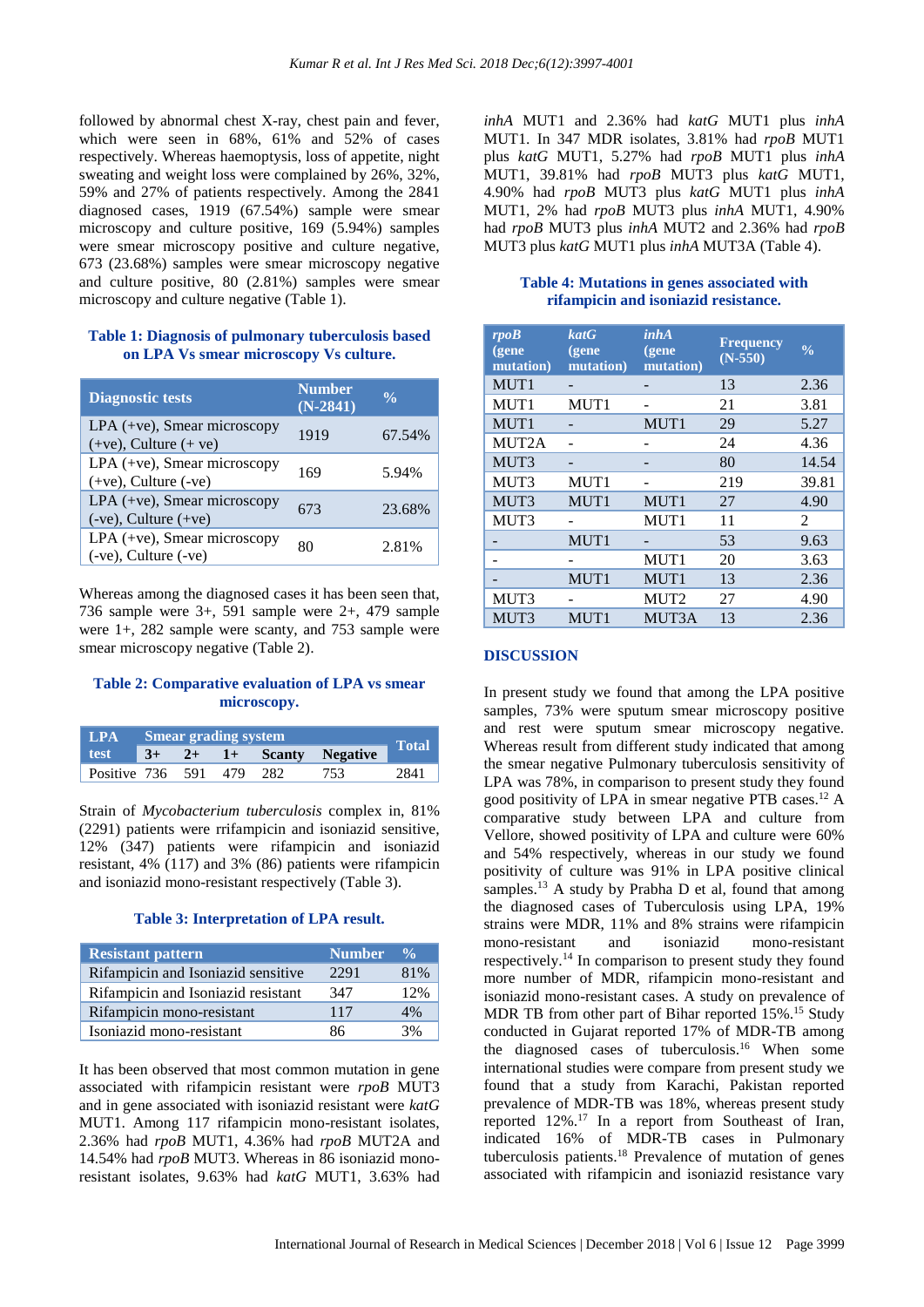widely in different geographic locations. Present study have indicated that most common genes associated with rifampicin resistant was MUT3 and MUT1, which were seen in 69% and 11% of cases among drug resistant Pulmonary tuberculosis respectively. Whereas in isoniazid resistant isolates MUT1 was the only patter of resistant in *katG* gene, and MUT1 and MUT2 was in *inhA* gene, which were isolated from 18% and 2% of isolates respectively. A study from New Delhi indicated most common mutation type was MUT3 followed by MUT1 in rifampicin resistance, which were reported from 47% and 9% of cases respectively. Among the isoniazid resistant isolates MUT1 was the only type of pattern in *katG* gene, which were seen in 71% of cases and MUT1, MUT3A and MUT3B were seen in *inhA* gene, which were isolated from 12, 2 and 1 number of cases respectively. <sup>19</sup> An international study from South Africa reported MUT3 was the most common mutation pattern followed by MUT1, which were seen in 47% and 28% of rifampicin resistant isolates respectively, whereas MUT1 was seen in *katG* gene and MUT1 and MUT3B were seen in *inhA* gene, which were seen in 33%, 14% and 8% respectively. <sup>20</sup> Hence, among the available conventional and molecular methods LPA will be the better option, since drug resistant cases is increasing exponentially. LPA has potential to reduce the turnaround time, resulting better outcome in treatment of drug resistant Pulmonary tuberculosis. However, conventional culture method must be followed for diagnosis along with LPA test.

#### **CONCLUSION**

Rapid diagnosis of multidrug resistant and extremely drug resistant tuberculosis is a serious issue worldwide. Using LPA result can be made available within same day of performance, which will guide the clinician about drug resistant patter helping in treatment. Diagnostic utility of LPA is also good in smear negative tuberculosis. Our study recommend LPA can be an alternative diagnostic tool for diagnosis of suspected cases of drug resistant and smear negative Pulmonary tuberculosis, since sensitivity and specificity of the test is high.

#### **ACKNOWLEDGEMENTS**

Authors would like to thank technical staff of Department of Microbiology, IGIMS Patna and TBDC, Patna for helping throughout the study.

*Funding: No funding sources Conflict of interest: None declared Ethical approval: The study was approved by the Institutional Ethics Committee*

#### **REFERENCES**

1. Barberis I, Bragazzi N, Galluzzo L, Martini M. The history of tuberculosis: from the first historical records to the isolation of Koch's bacillus. J Prev Med Hyg. 2017;58:E9-E12.

- 2. Sunil S, Abhishek M, Sunil KD, Harpal S, Rakesh Y, Khushwinder S, et al. Prevalence of multidrug resistance in *M*ycobacterium tuberculosis isolates from HIV seropositive and seronegative patients with pulmonary tuberculosis in north India. BMC Infect Dis. 2013;13:137.
- 3. Isaakidis P, Das M, Kumar AMV, Peskett C, Khetarpal M. Alarming levels of drug-resistant tuberculosis in HIV-infected patients in metropolitan Mumbai, India. PLoS ONE. 2014;9(10):e110461.
- 4. Behr MA, Warren SA, Salamon H, Hopewell PC, Ponce de Leon A, Daley CL, et al. Transmission of Mycobacterium tuberculosis from patients' smearnegative for acid-fast bacilli. Lancet. 1999.353:444- 49.
- 5. Telenti A, Honore N, Bernasconi C, et al. Genotypic assessment of isoniazid and rifampin resistance in Mycobacterium tuberculosis: a blind study at reference laboratory level. J Clin Microbiol. 1997;35:719-23.
- 6. Seifert M, Catanzaro D, Catanzaro A, et al. Genetic mutations associated with isoniazid resistance in Mycobacterium tuberculosis: a systematic review. PLoS One. 2015;10:e0119628.
- 7. Sreevatsan S, Pan X, Zhang Y, Deretic V, Musser JM. Analysis of the oxyR-ahpC region in isoniazidresistant and-susceptible Mycobacterium tuberculosis complex organisms recovered from diseased humans and animals in diverse localities. Antimicrobial Agents Chemo. 1997;41(3):600-6.
- 8. WHO. Molecular line probe assays for rapid screening of patients at risk of MDR-TB, Policy Statement, WHO, 2008, Available at: http://www.who.int/tb/featuresarchive/policy statement.pdf.
- 9. Peres RL, Maciel EL, Morais CG, Ribeiro FC, Vinhas SA, Pinheiro C, et al. Comparison of two concentrations of NALC-NaOH for decontamination of sputum for mycobacterial culture. Int J Tuberc Lung Dis. 2009;13:1572-75.
- 10. Revised National Tuberculosis Control Programme (RNTCP). DOTS-Plus guidelines. New Delhi: Central TB Division Directorate General of Health Services; 2010 January. Available at: health.bih.nic.in/Docs/Guidelines/Guidelines-DOTS-plus.pdf.
- 11. Hain Lifescience GmbH. GenoType MTBDRplus version 2.0 [9] product insert. Nehren, Germany. Available at: http://www.hainlifescience.de/en/instructions-for-use.html.
- 12. Abyot M, Abebaw K, Zelalem Y, Zekarias D, Shewki M, Bazezew Y. et al. Evaluation of genotype MTBDRplus VER 2.0 line probe assay for the detection of MDR-TB in smear positive and negative sputum samples. BMC Infectious Dis. 2017;17:280.